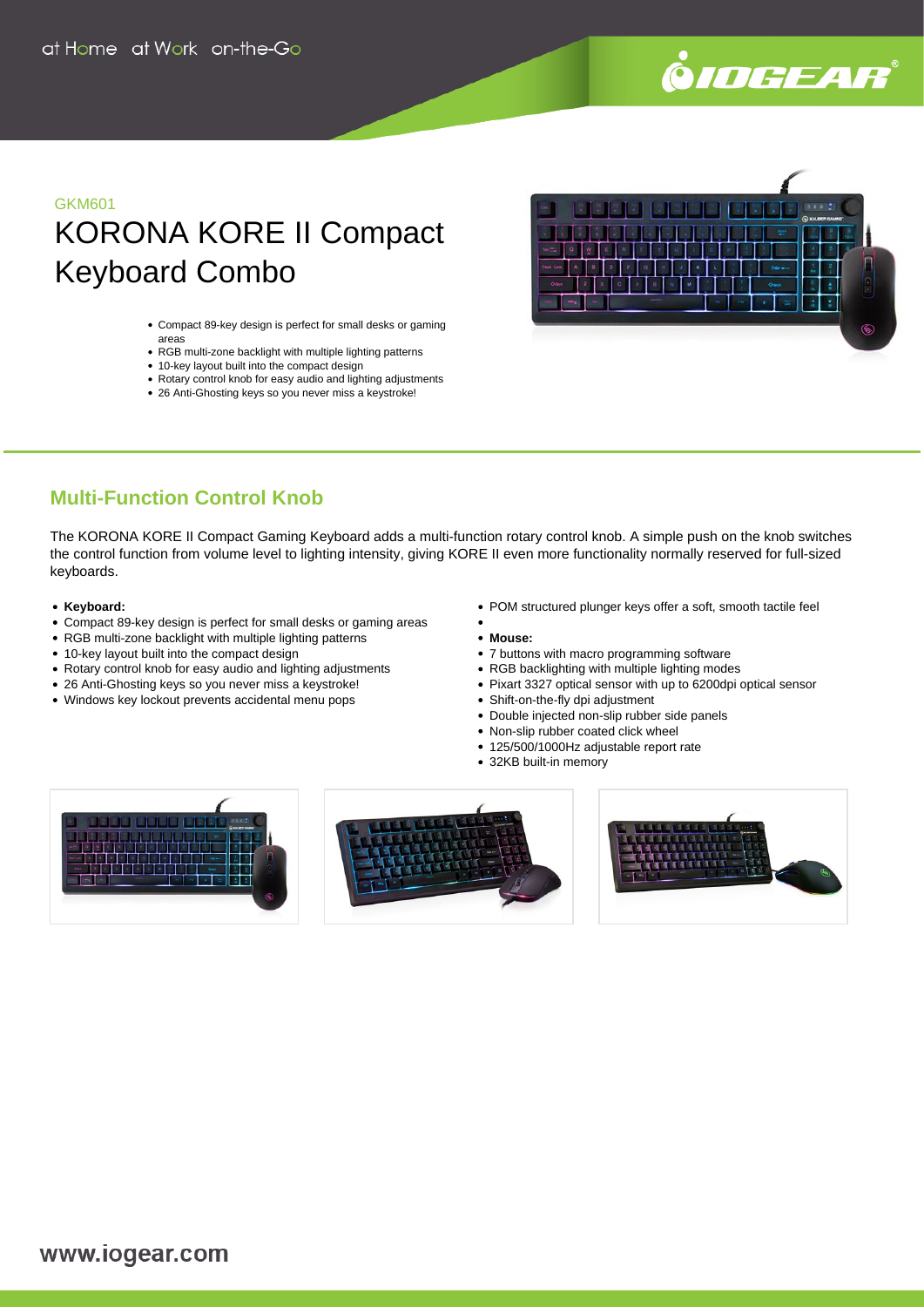

#### **Requirements**

- Windows® 10
- USB Port

### **Package Contents**

- 1 x KORE II Compact Gaming Keyboard
- 1 x KORONA II Gaming Mouse
- 1 x Quick Start Guide
- 1 x Warranty Card